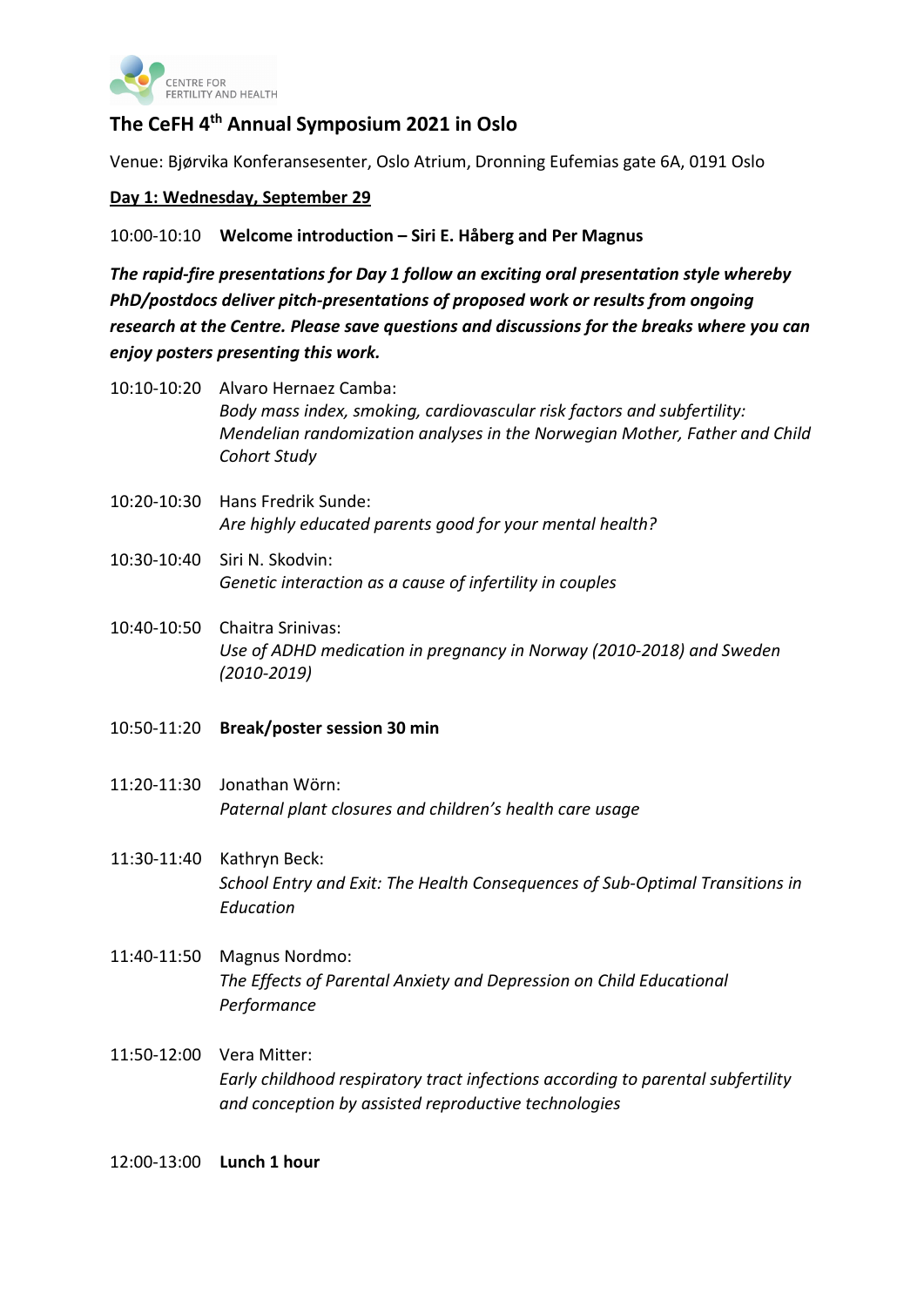

- 13:00-13:10 Karoline H. Skåra: *Risk of cardiovascular disease in subfertile women and men: findings from the Trøndelag Health Study*
- 13:10-13:20 Sara Abrahamsson: *Intergenerational Effects of Access to Infant Health Care*
- 13:20-13:30 Espen B. Prydz: *Child Cancer and Parental Labor Outcomes*
- 13:30-14:00 **Break/poster session 30 min**
- 14:00-14:10 Thang Dang: *Understanding Mechanisms Behind the Link Between Religiosity and Fertility*
- 14:10-14:20 William Denault: *Assisted reproductive technology reduces fetal growth and alters maternal and fetal DNA methylation*
- 14:20-14:30 Bjørn-Atle Reme: *Developments in primary health care utilization: a population-wide registry study from Norway 2006-2019*
- 14:30-15:00 **Break/poster session 30 min**
- 15:00-15:45 Håkon Gjessing: *Short term prediction of Covid-19 hospitalization rates*
- 15:45-16:00 **Concluding remarks – Camilla Stoltenberg**
- 16:45-17:45 **Guided tour in Ekebergparken Sculpture Park**
- 18:00 **Dinner at Ekebergrestauranten**

*Address: Kongsveien 15, 0193 Oslo* 

*Tram nr. 13/19: Bjørvika to Ekebergparken 7 min ride and 7 min walk from the stop*

*Walk: approximately 2 km, 25 min. Nice walk, but steep on a trail.*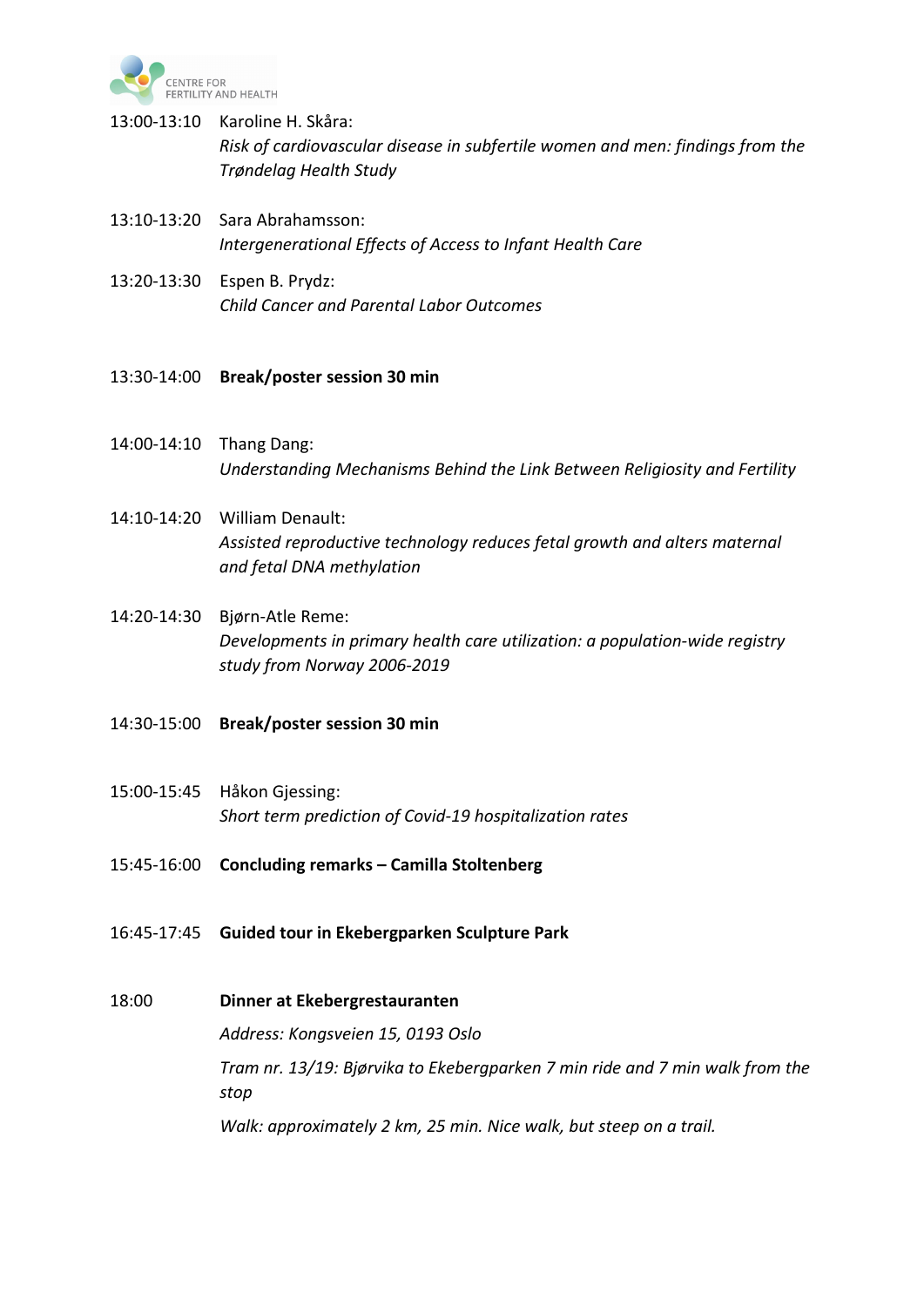

#### **Day 2: Thursday, September 30**

- 09:00-09:15 **Introduction - Vegard Skirbekk**
- 09:15-09:35 *Chair: Martin Flatø* "How genes and mental health create social differences" *Fartein Ask Torvik, Centre for Fertility and Health, Norway*
- 09:35-09:55 *Chair: Maria Magnus* "ART-HEALT a new collaboration exploring the effects of ART on perinatal and future offspring and maternal health" *Deborah Lawlor, University of Bristol, UK*
- 09:55-10:15 *Chair: Øystein Kravdal* "Religion and fertility in Finland - evidence from longitudinal register data" *Martin Kolk, Stockholm University, Sweden*
- 10:15-10:45 **BREAK 30 min**
- 10:45-11:45 **Transgenerational transmission of health** Intro (5 min) – Siri E. Håberg Genetics (5 min) – Stefania Benonisdottir Epigenetics (5 min) – Robert Lyle Environment/family (5 min) – Torkild H. Lyngstad Discussion (40 min)

### 11:45-12:45 **Lunch 1 hour**

12:45-13:05 *Chair: Øystein Kravdal*

"Antidepressant purchases and medically assisted reproduction: a 24-years longitudinal analysis using Finnish register data"

*Alice Goisis, University College London, UK*